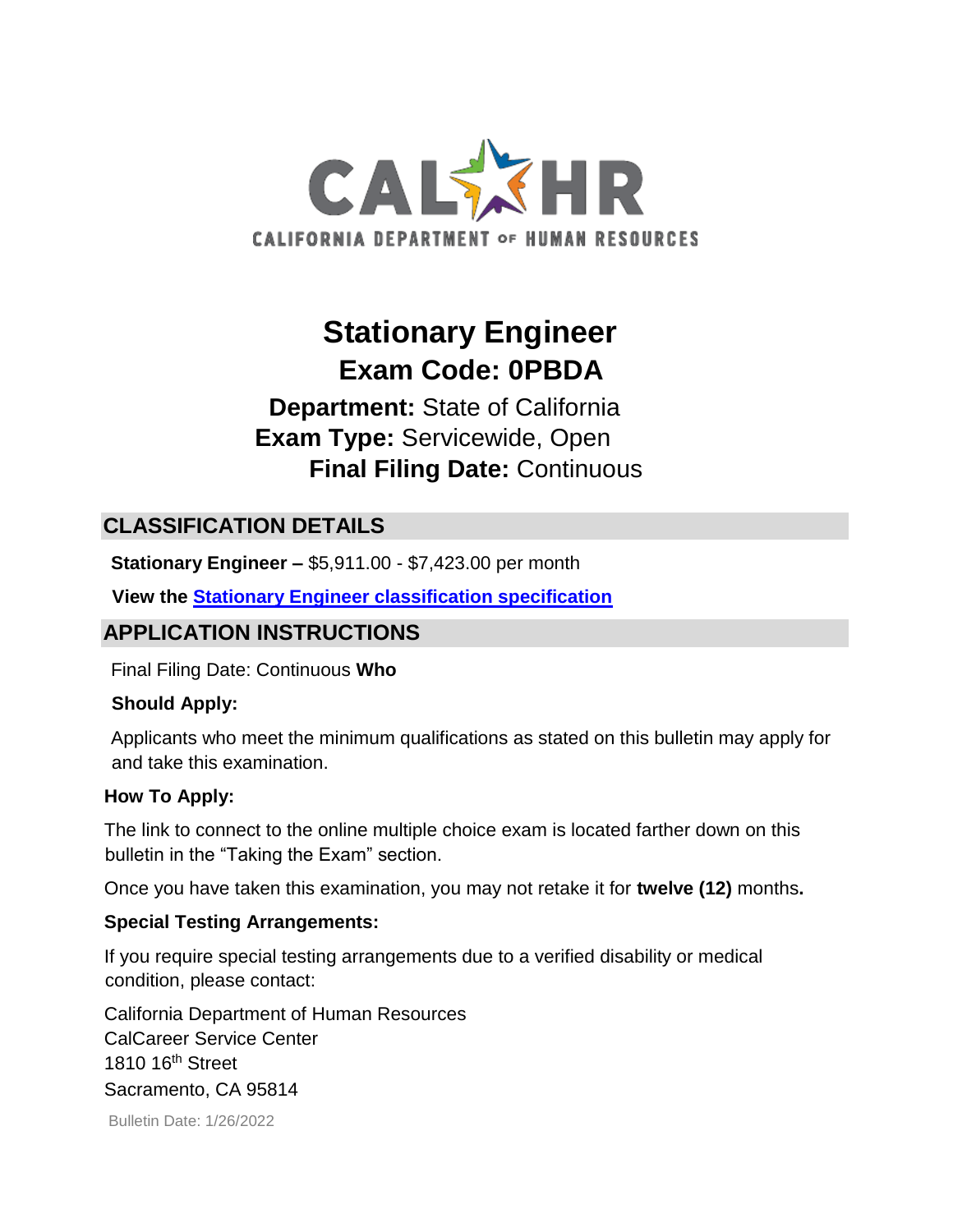#### Phone: (866) 844-8671

Phone: (866) 844-8671 Email: CalCareer@CalHR.CA.GOV

California Relay Service: 7-1-1 (TTY and voice)

TTY is a Telecommunications Device for the Deaf, and is reachable only from phones equipped with a TTY Device

## **MINIMUM QUALIFICATIONS**

All applicants must meet the education and/or experience requirements as stated on this exam bulletin to be accepted into the examination. Part-time or full-time jobs, regardless of whether paid or volunteer positions, and inside or outside California state service will count toward experience.

#### **Stationary Engineer**

#### **Either 1**

Completion of a Recognized Apprenticeship for Stationary Engineers. (Apprentices who are within six months of completing their apprenticeship program may be admitted to the examination, but must present evidence of completion prior to appointment.)

#### **Or 2**

Experience: Four years of experience performing duties which included the operation, maintenance and repair of boiler, heating, refrigeration, ventilation and power equipment of large commercial, industrial or institutional buildings including the operation and maintenance of air conditioning systems involving the use of automatic controls. **and** 

Education: Completion of 700 hours of formalized technical instruction relating to Stationary Engineering in training offered by such established programs as: Job Corps; Skill Centers; ROP; Trades Schools; Military; and JTPA (Joint Training Partnership Act). (An Associate of Arts or Certificate in Mechanical Electrical Technology, which must have included at least 12 semester units of instruction in heating, ventilation, and refrigeration systems involving the use of automatic controls may be substituted for the 700 hours of technical instruction). Students who are within six months of completing their degree will be admitted to the months of completing their degree will be admitted to the examination but they must present evidence of completion prior to appointment.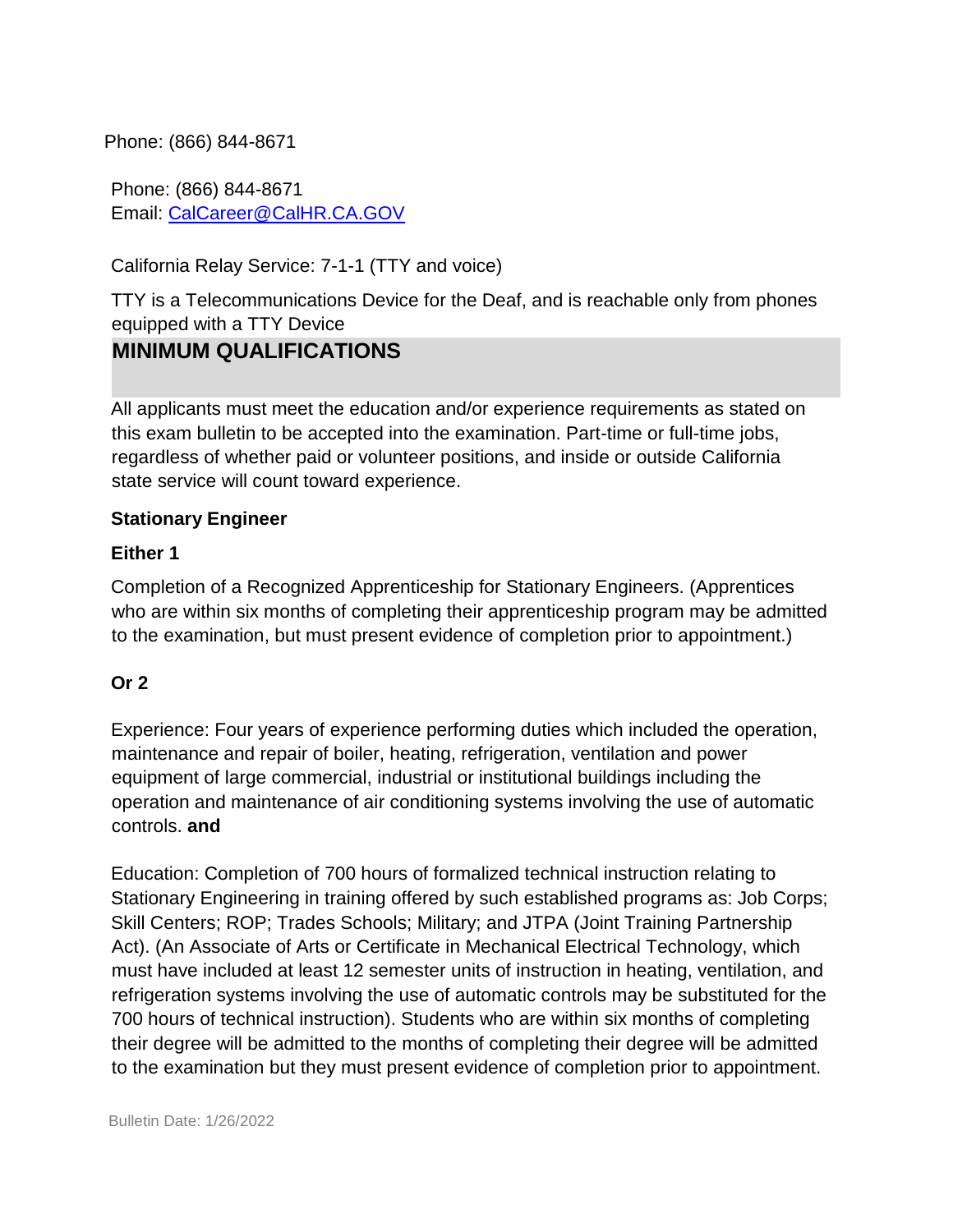Two years of additional qualifying experience may be substituted for the required education.

## **POSITION DESCRIPTION**

#### **Stationary Engineer**

Under general direction, to perform a variety of skilled work in the operation, maintenance and repair of boiler, heating, air conditioning, ventilating, lighting, power, water, water treatment, and other mechanical systems normally found in a State hospital, institution, large office building or complex of buildings; may instruct or lead other engineers; may instruct or lead resident workers; and do other related work.

## **EXAMINATION SCOPE**

This examination consists of the following components:

**Multiple Choice Written Examination** – Weighted 100% of the final score To obtain a position on the eligible list, a minimum score of 70% must be attained. The written test is designed to evaluate a candidate's knowledge in the areas of:

- 1. Mathematics
- 2. Stationary Engineer Knowledge

This examination will also allow for the use of calculators.

In addition to evaluating applicants' relative knowledge, skills, and ability, as demonstrated by quality and breadth of education and/or experience, emphasis in each exam component will be measuring competitively, relative job demands, each applicant's:

#### **Knowledge of:**

- 1. Boilers and auxiliary boiler room equipment
- 2. Heating, lighting, ventilating, air conditioning, power, refrigeration, building electric and pneumatic controls, water treatment and other mechanical or electrical equipment
- 3. The methods, tools, materials, and equipment used in the operation, maintenance and repair of such equipment.

#### **Ability to:**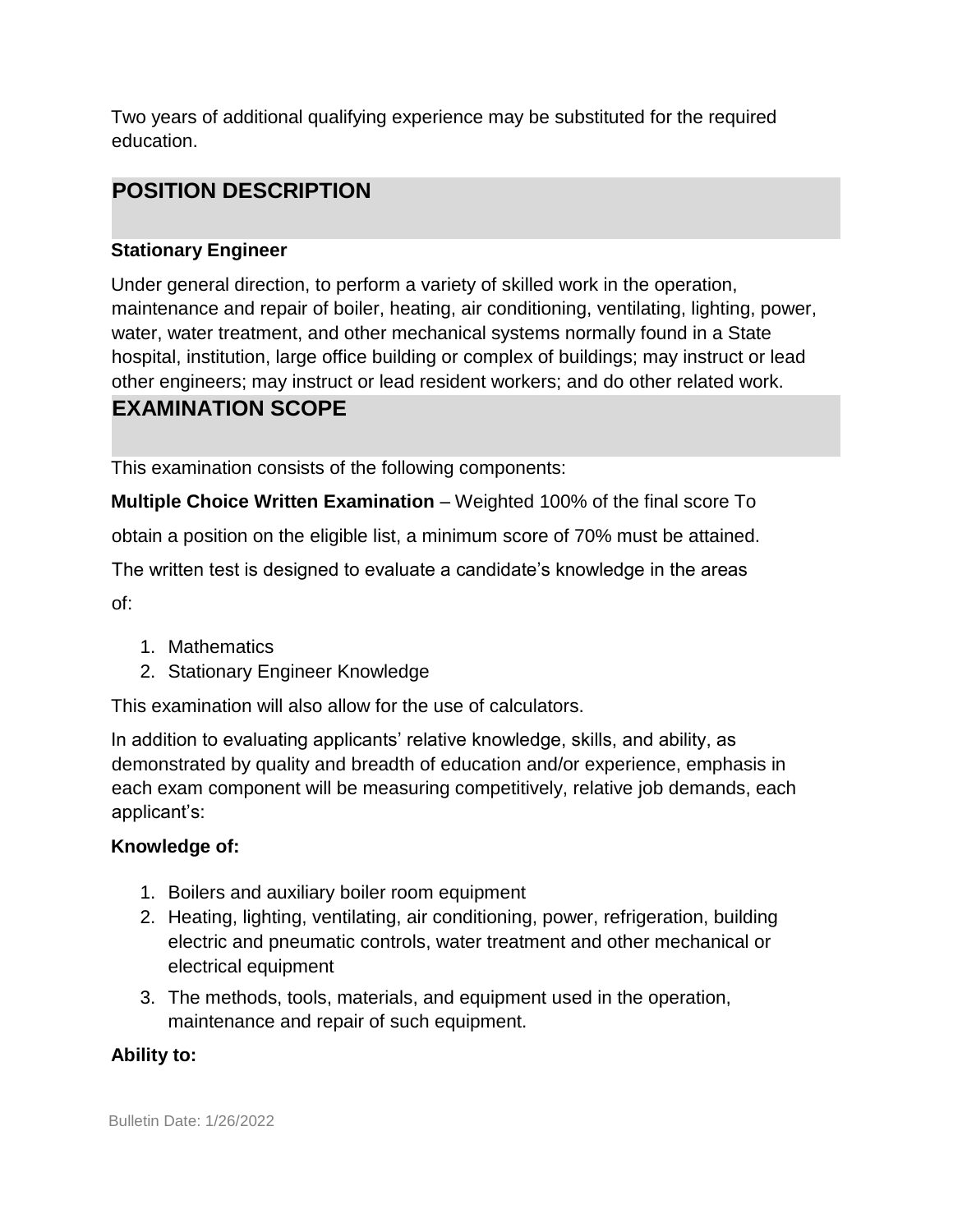- 1. Follow oral and written directions
- 2. Demonstrate mechanical ability
- 3. Keep accurate records
- 4. Install, operate and make repairs to the various types of equipment listed above in the knowledge requirements
- 5. Make written reports, read, interpret, and work from plans, drawings and specifications
- 6. Lay out work for others and direct them in this work
- 7. Analyze situations accurately and take effective action.

## **ELIGIBLE LIST INFORMATION**

A servicewide, open eligible list for the Stationary Engineer classification will be established for the State of California (all State of California departments, statewide).

The names of successful competitors will be merged onto the eligible list in order of final score regardless of exam date. Eligibility expires **twenty four (24) months** after it is established. Applicants must then retake the examination to reestablish eligibility. Veterans' Preference will be granted for this examination. In accordance with Government Codes 18973.1 and 18973.5, whenever any veteran, or widow or widower of a veteran achieves a passing score on an open examination, he or she shall be ranked in the top rank of the resulting eligible list.

Veterans status is verified by the California Department of Human Resources (CalHR). Information on this program and [the Veterans' Preference Application \(S](https://www.jobs.ca.gov/CalHRPublic/Landing/Jobs/VeteransInformation.aspx)td. form 1093) is available online**.** Additional information on veteran benefits is available at the Department of Veterans Affairs.

Career Credits **will not** be added to the final score for this exam, because it does not meet the requirements to qualify for Career Credits.

# **PREPARING FOR THE EXAMINATION**

Here is a list of suggested resources to have available prior to applying for the examination.

**Employment History:** Employment dates, job titles, organization names and addresses, names of supervisors or persons who can verify your job responsibilities, and phone numbers of persons listed above.

**Education:** School names and addresses, degrees earned, dates attended, courses taken (verifiable on a transcript), persons or office who can verify education, and phone numbers of persons or offices listed above.

Bulletin Date: 1/26/2022 **Training:** Class titles, certifications received, names of persons who can verify your training, and phone numbers of persons listed above.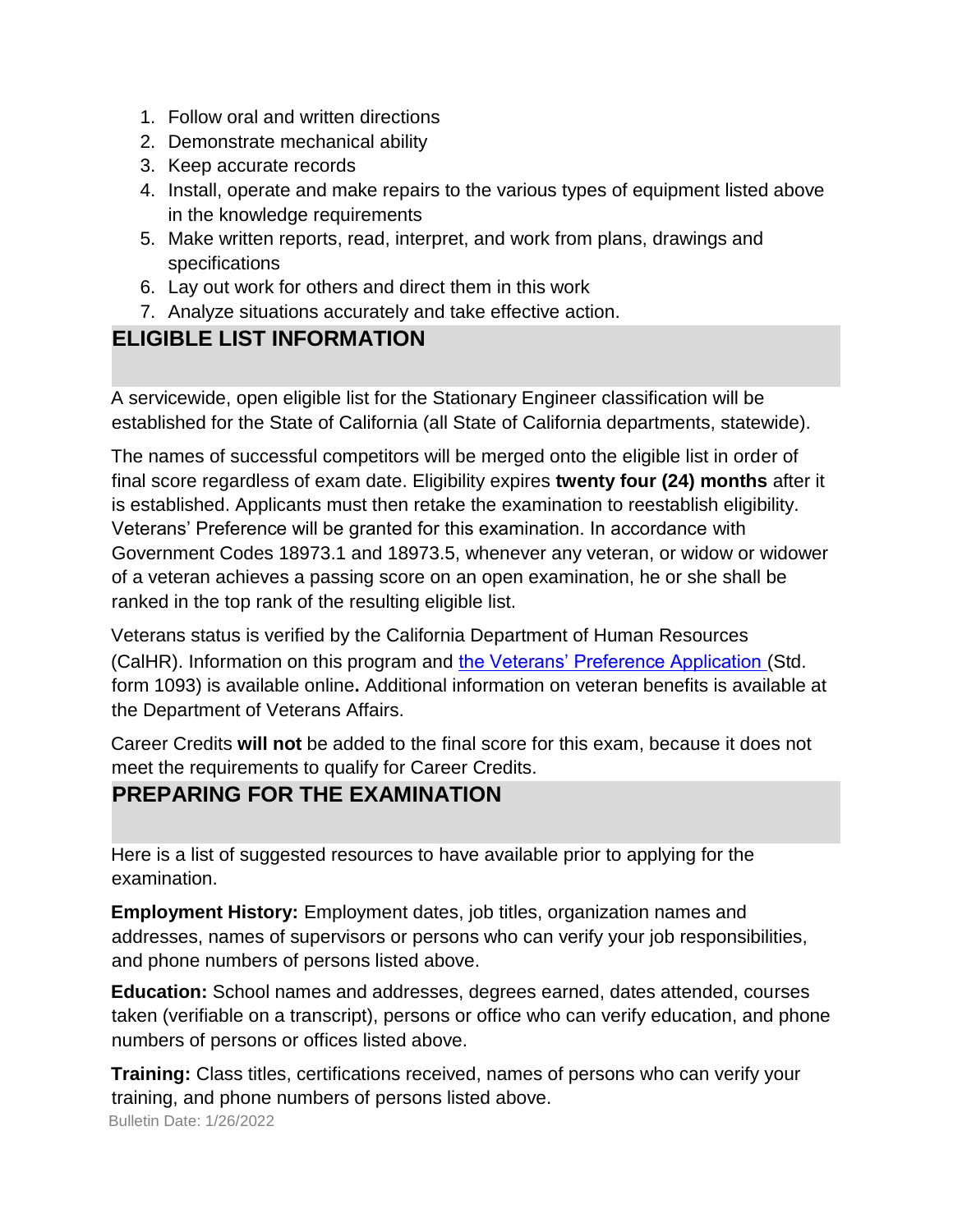# **TAKING THE EXAMINATION**

#### **[Take the Stationary Engineer](https://www.jobs.ca.gov/CalHRPublic/Login.aspx?ExamId=0PBDA) [exam](https://www.jobs.ca.gov/CalHRPublic/Login.aspx?ExamId=0PBDA)**

Please note: If you need special testing arrangements, please select the Reasonable Accommodation box during the self-scheduling process.

## **TESTING DEPARTMENTS**

State of California (all State of California departments)

## **CONTACT INFORMATION**

California Department of Human Resources CalCareer Service Center 1810 16th Street Sacramento, CA 95814 Phone: (866) 844-8671 Email: CalCareer@CalHR.CA.GOV

California Relay Service: 7-1-1 (TTY and voice)

TTY is a Telecommunications Device for the Deaf, and is reachable only from phones equipped with a TTY Device.

## **EQUAL OPPORTUNITY EMPLOYER**

The State of California is an equal opportunity employer to all, regardless of age, ancestry, color, disability (mental and physical), exercising the right of family care and medical leave, gender, gender expression, gender identity, genetic information, marital status, medical condition, military or veteran status, national origin, political affiliation, race, religious creed, sex (includes pregnancy, childbirth, breastfeeding, and related medical conditions), and sexual orientation.

## **DRUG-FREE STATEMENT**

It is an objective of the State of California to achieve a drug-free State work place. Any applicant for State employment will be expected to behave in accordance with this objective, because the use of illegal drugs is inconsistent with the law of the State, the rules governing civil service, and the special trust placed in public servants.

## **GENERAL INFORMATION**

Bulletin Date: 1/26/2022